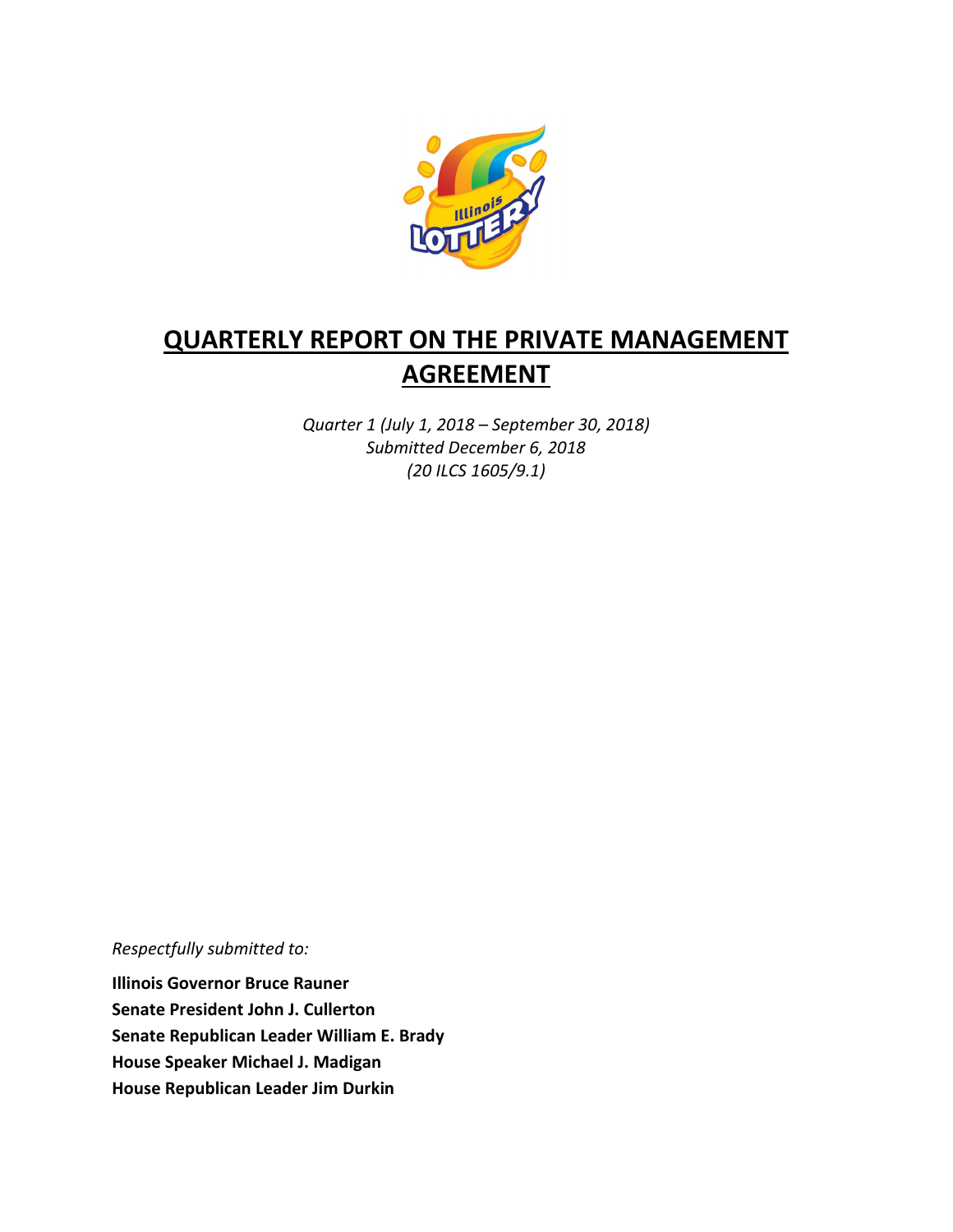## **The Illinois Lottery – Private Management Current Status**

The Illinois Lottery and Camelot Illinois entered into a new 10-year private management agreement on Oct. 13, 2017. The agreement delivers key drivers of responsible growth and aligns the manager's financial interests to the state's, addressing key contractual weaknesses encountered in the Lottery's prior private management arrangement.

The new private management agreement with Camelot is structured to accomplish the Lottery's five key goals, which included responsible growth of the Lottery's player base, aligned financial incentives, elimination of conflicts of interest, the introduction of new technology and innovation, and greater responsiveness to public needs and concerns.

In January 2018, Camelot replaced Northstar as private manager. The Lottery and Camelot are in the midst of a technology transition (full replacement of the gaming system, retailer terminals, vending machines, and iLottery website) that is anticipated to be completed in January 2019.

#### **Overall Sales and Transfers to Good Causes**

| <b>FY19</b> | <b>Sales</b>  | <b>Transfers to</b><br><b>Common School</b><br><b>Fund</b> | <b>Transfers to Special</b><br><b>Causes</b> |
|-------------|---------------|------------------------------------------------------------|----------------------------------------------|
|             | \$729 million | \$156,078,000                                              | \$891,226                                    |
| Q2          |               |                                                            |                                              |
| Q3          |               |                                                            |                                              |
| Q4          |               |                                                            |                                              |
| Total       |               |                                                            |                                              |

Below are the FY19 Quarter 1 sales and transfers to good causes:

| <b>Specialty Ticket Name</b> | <b>FY19 Transfers</b> |  |
|------------------------------|-----------------------|--|
| <b>Veterans Cash</b>         | \$0                   |  |
| Ticket for the Cure          | \$30,653              |  |
| The MS Project               | \$59,598              |  |
| <b>Red Ribbon Cash</b>       | \$384,477             |  |
| <b>Special Olympics</b>      | \$416,498             |  |